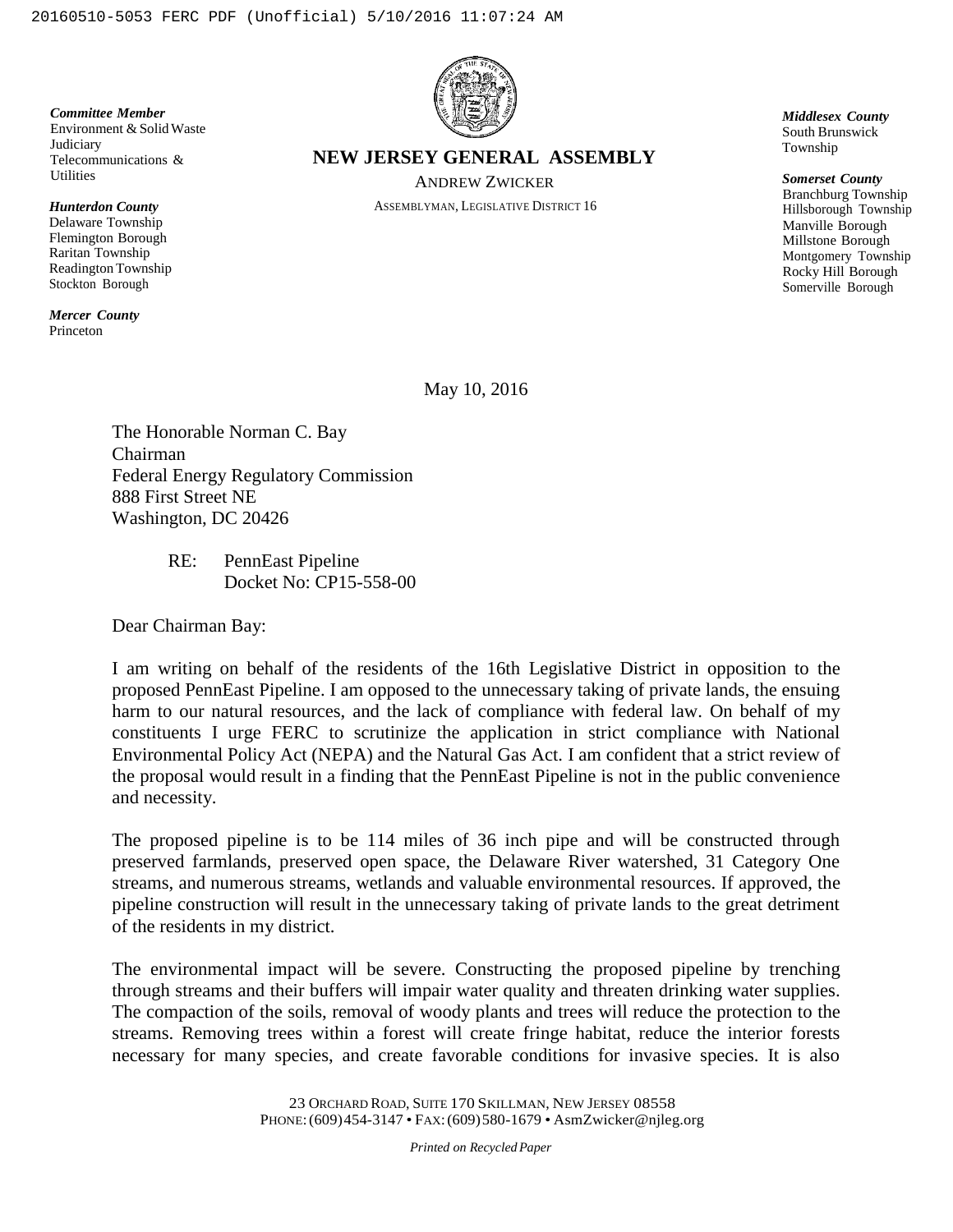important to note that many of the Category One streams were designated because they provided habitat for threatened and endangered species in New Jersey. Construction of a pipeline is inconsistent with protecting these species. The removal of trees and other vegetation will permanently change these areas if this pipeline is approved and constructed.

The taking of private lands and damage to our natural areas is unacceptable in light of the lack of need for new natural gas infrastructure in New Jersey and the region. A recent report prepared by Skipping Stone found there is simply not a demand for new infrastructure in this region. According to this report, there is currently 50% more capacity in New Jersey than is needed to meet local gas distribution needs even in the harshest of winters. Any impacts caused by the Polar Vortex, an alleged motivator for the project, have been mitigated through the institution of new policies between PJM and FERC. I strongly support the call for a full evidentiary hearing to determine whether there is legitimate public need for the project. The response to the Skipping Stone study submitted by PennEast only reinforces the need for a hearing to clarify the disputed facts concerning the purpose and need for the project.

PennEast's proposal must be evaluated not only in light of the excess capacity existing in the region, but also in light of renewable energy alternatives that have not been considered. The lack of need for new natural gas infrastructure is in contrast to current and predicted growth in renewables. As FERC's 2015 State of the Market report notes, the growth in net metering has grown 500% in the last four years. The Environmental Protection Agency predicts that the Clean Power Plan will increase renewable generation so that 20% of all power is from renewables by 2030. The country is moving towards increasing its utilization of renewable sources of energy for energy independence and to address the impacts of climate change. Any review of the PennEast application will find that it is not compatible with this future.

As FERC is also aware, there has been widespread opposition to the proposal by New Jersey property owners; approximately 70% of the route in New Jersey has been denied survey access. This opposition is not only from private landowners but from governmental entities with property along the route. From this opposition it is clear that this proposal could only be constructed through significant exercise of eminent domain. Given the lack of need, granting the power of eminent domain is not in the public interest.

It is clear that the PennEast proposal is not required by the current or future public convenience and necessity. In light of this fact and the points raised above, I urge FERC to deny this application.

Sincerely yours,

Andrew Zwicker

Andrew Zwicker Assemblyman,  $16<sup>th</sup>$  District

23 ORCHARD ROAD, SUITE 170 SKILLMAN, NEW JERSEY 08558 PHONE:(609)454-3147 • FAX:(609)580-1679 • [As](mailto:AsmZwicker@nj1eg.org)mZwicker@njleg.org

*Printed on Recycled Paper*